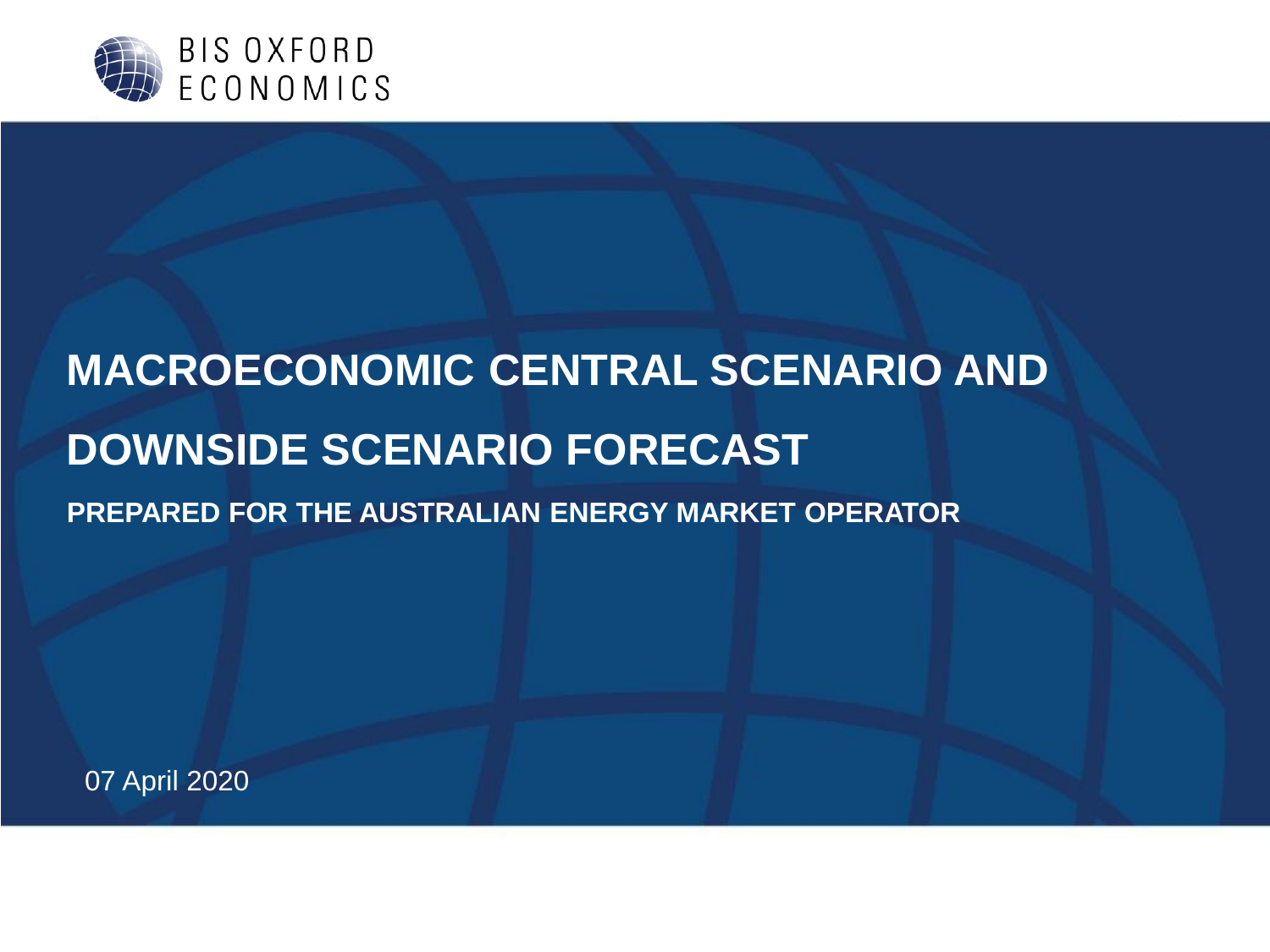

#### **CORONAVIRUS (COVID-19) CASE DEVELOPMENT**



*Source: European CDC – Situation Update Worldwide (1st April, 2020)*

- China (the epicentre of the initial outbreak) and South Korea were the first to record cases of COVID-19. The respective governments responded swiftly with immediate lock-down.
- Australia, while not in official lock-down, also moved promptly to close its borders to international travel, as cases reached its shores, in an effort to contain the outbreak.
- Domestic travel and activity has since been reduced to essential services only. Social distancing requirement have also been put in place. Consequently the near term economic outlook is shaping up to look similar to a lock-down scenario.
- While an economic downturn seems imminent, the biggest uncertainties remain the depth of the downturn and the time to recovery. This will largely be underpinned by the successful containment of the COVID-19 outbreak and the trajectory that this takes.
- Given China and South Korea lead in examples of countries with lock-down, that appear to have successfully contained the cases, we benchmark to their case trajectory and the economic impacts for our near term macroeconomic update for Australia.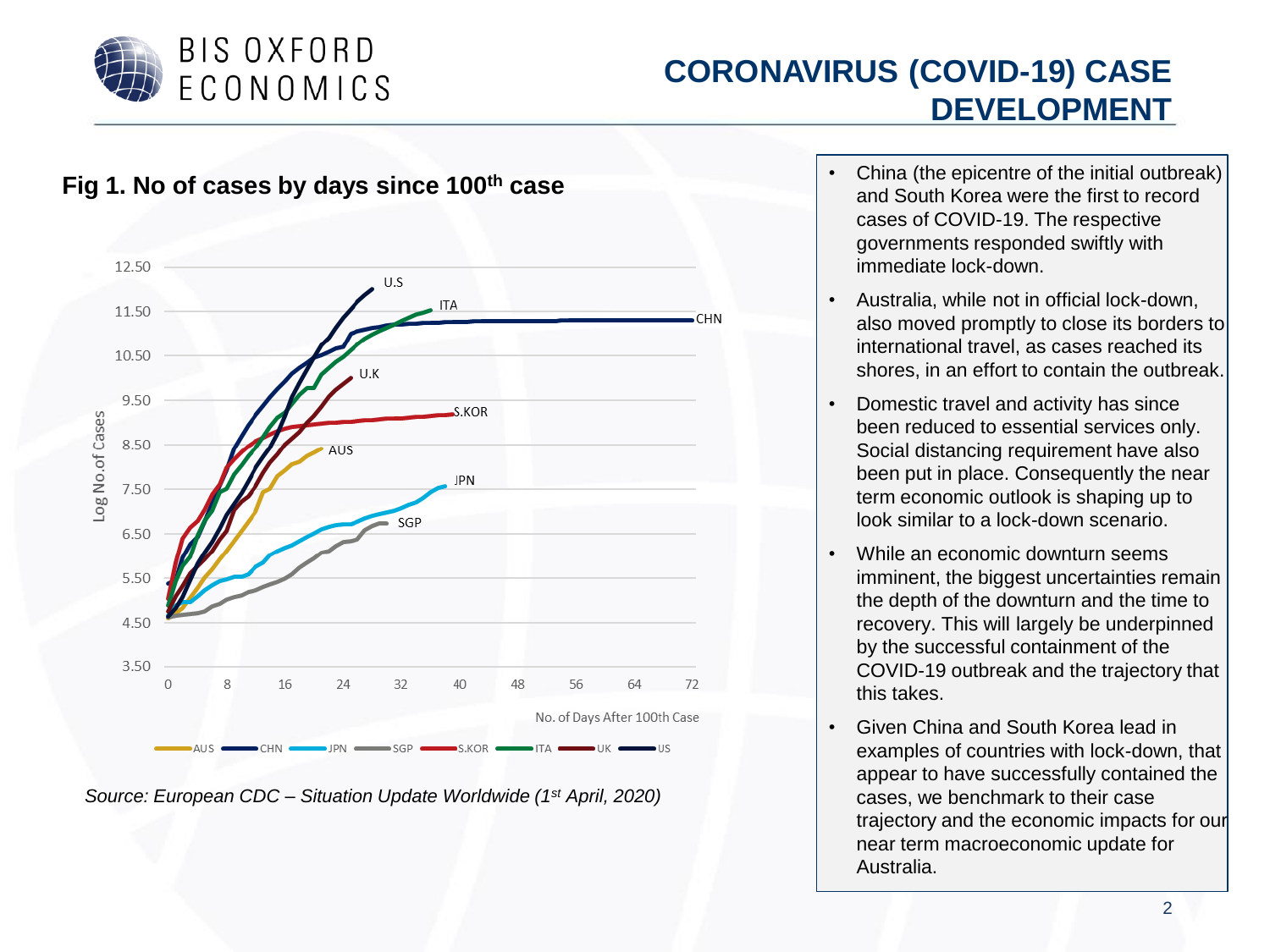

# **CENTRAL SCENARIO: ASSUMPTIONS & RESULTS**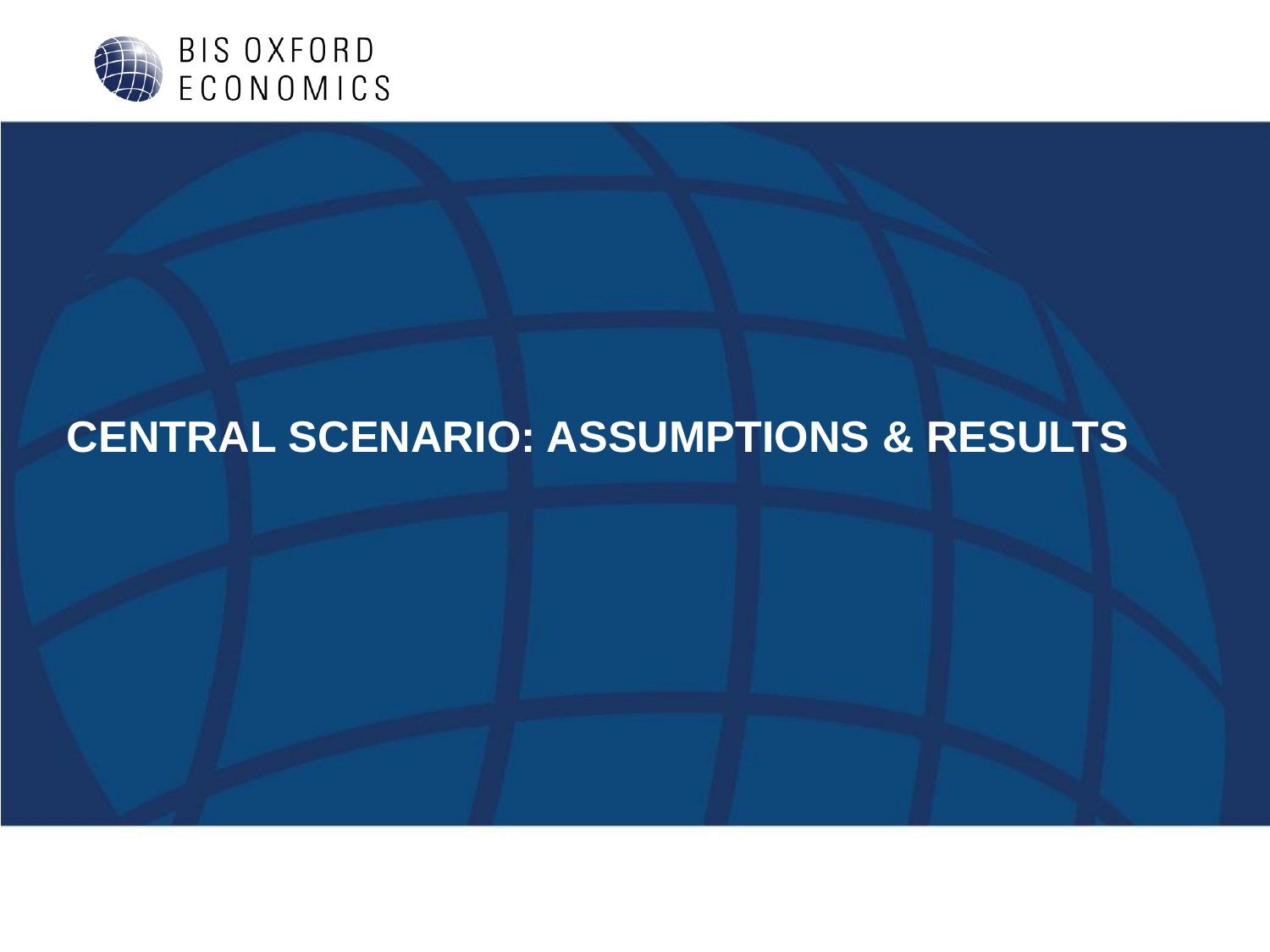

- After a period of relatively rapid increase, growth in new COVID-19 cases in Australia is assumed to slow, as the travel restrictions and social distancing measures slow the rate of transmission.
- The baseline assumes that the severe restrictions on activity that are currently in place are maintained until the end of Q2 2020. After this some relaxing is allowed (although the majority of restrictions remain in place throughout Q3 and possibly beyond), with rigorous testing and quarantining measures used to contain any outbreaks that occur to prevent the health system from being overrun.
- International borders will remain closed to international travel for some time longer, to avoid re-importing the disease. Long term, a significant proportion of the population need to be vaccinated (and potentially re-vaccinated) to permanently prevent outbreaks.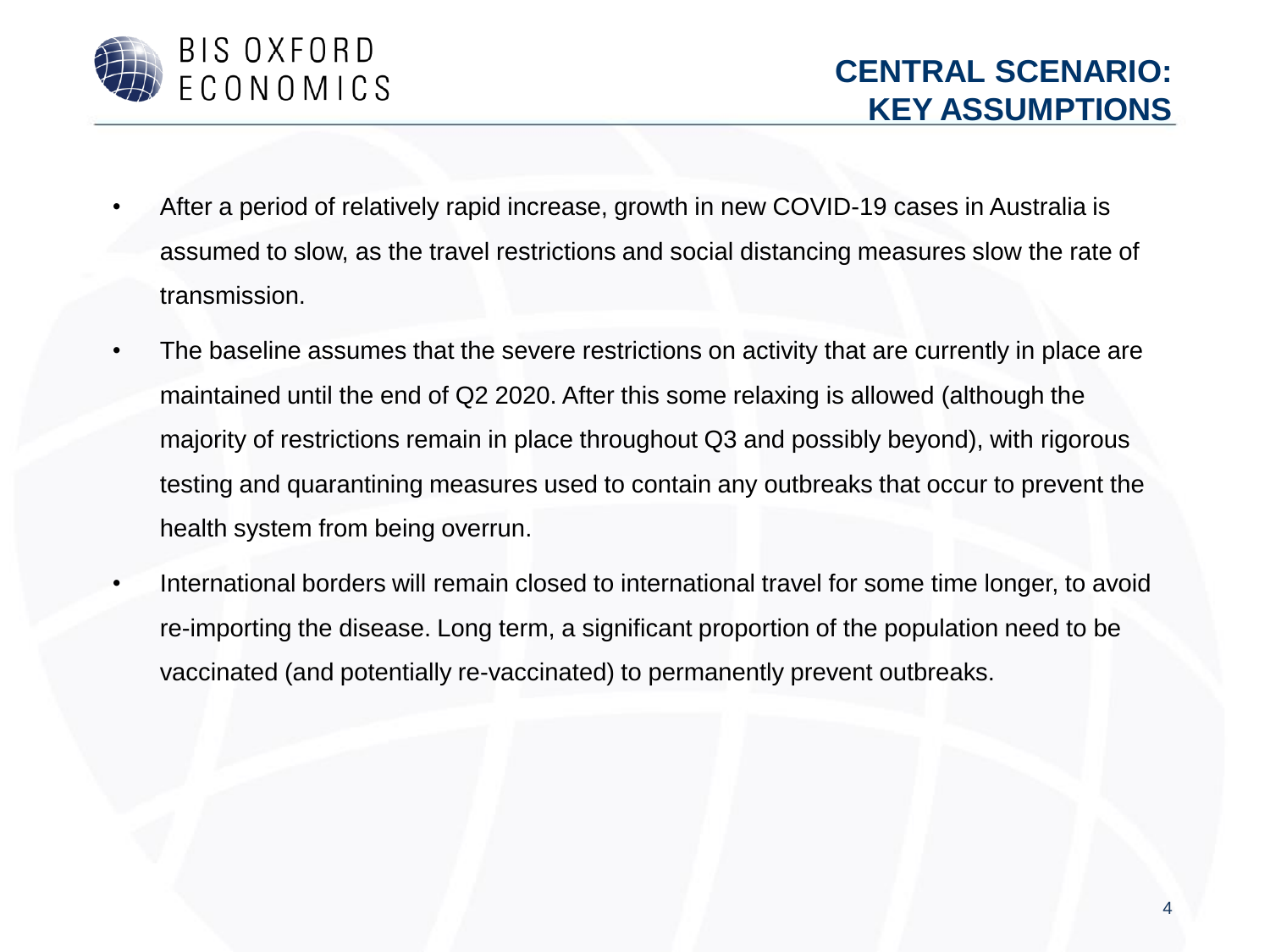

- Following the gradual removal of restrictions, economic activity is also expected to normalise. The RBA is assumed to maintain very accommodating monetary settings for quite some time, with the cash rate not expected to rise until 2023. Further fiscal support, in the form of a growth package, is also assumed – this will be vital to kick-starting the economy after the shutdown.
- In spite of fiscal stimulus through the shut-down period, some domestic businesses will not survive the downturn. Over time, the employment and activity associated with these resources is recovered, but there is a loss in cumulative income (output)
- This is particularly true in the travel and tourism sectors. The restrictions on international travel movements are assumed to remain in place for quite some time, until testing and other protocols can be put in place to ensure the disease is not re-imported. Beyond this, consumer preferences are likely to shift, with reduced demand for travel all other things equal. Levels of activity eventually recover, but there is a significant loss of activity in the long run.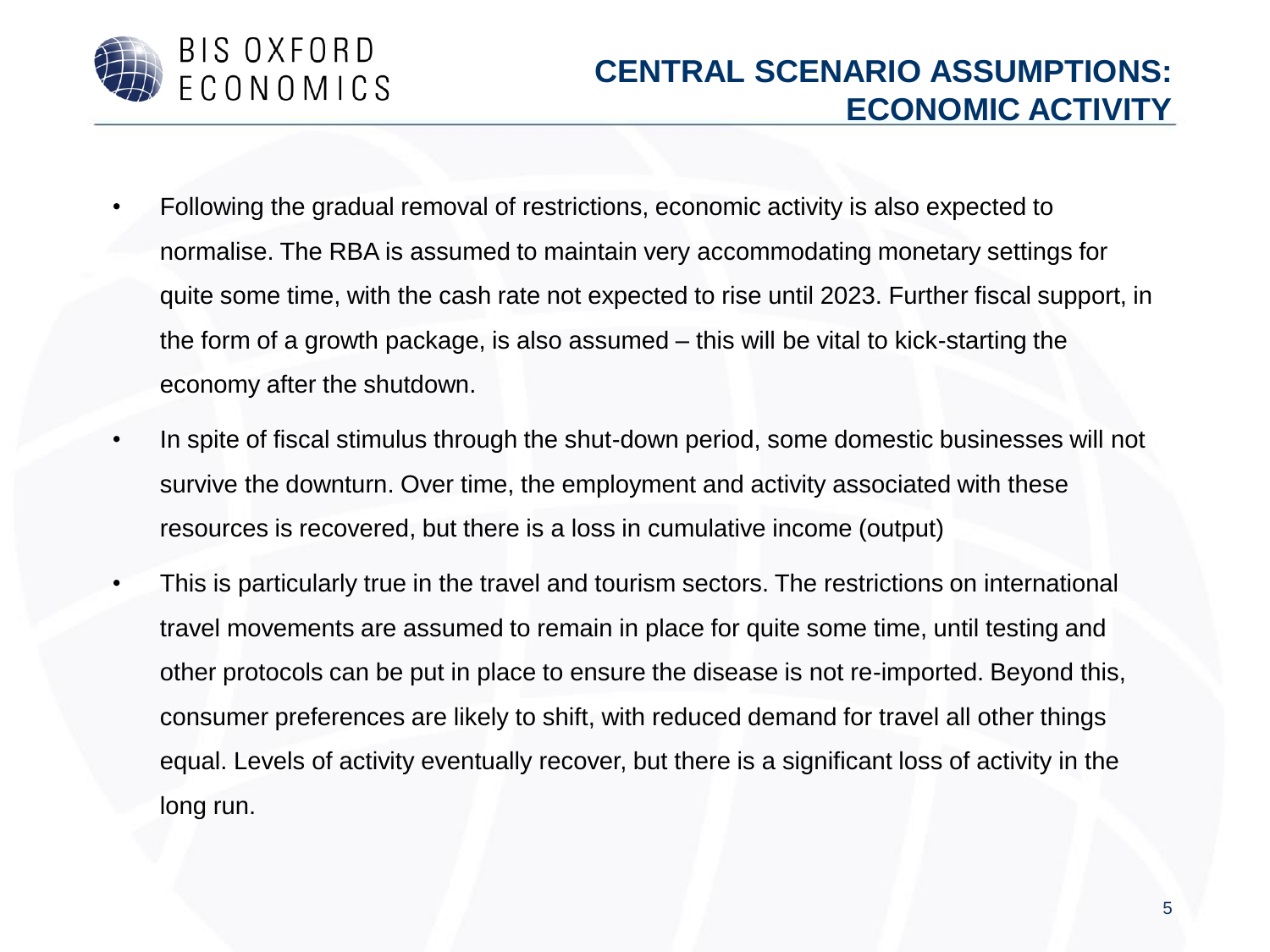

#### **CENTRAL SCENARIO RESULTS: POPULATION**



- The restrictions on international movements (and our expectation that they will not be lifted in the near term) have prompted us to revise our projections for net overseas migration (NOM) and as a result total population.
- We now expect NOM to be significantly lower in FY20 and FY21. The main driver of this change is an expectation that some of the overseas students who weren't able to travel to Australia before the start of the 2020 academic year (or who travelled home before the travel restrictions were put in place) choose not to return to complete their studies. As a result there is a permanent long run loss to the level of the population, although this change is relatively small.
- At the state level, we are also anticipating that net interstate migration (NIM) flows move back towards zero – in the current environment the economic drivers of NIM are absent, and on a practical note it is now very hard to travel around the country. This change primarily impacts NSW (as a positive, NIM is less negative) and QLD (as a negative, NIM is less positive).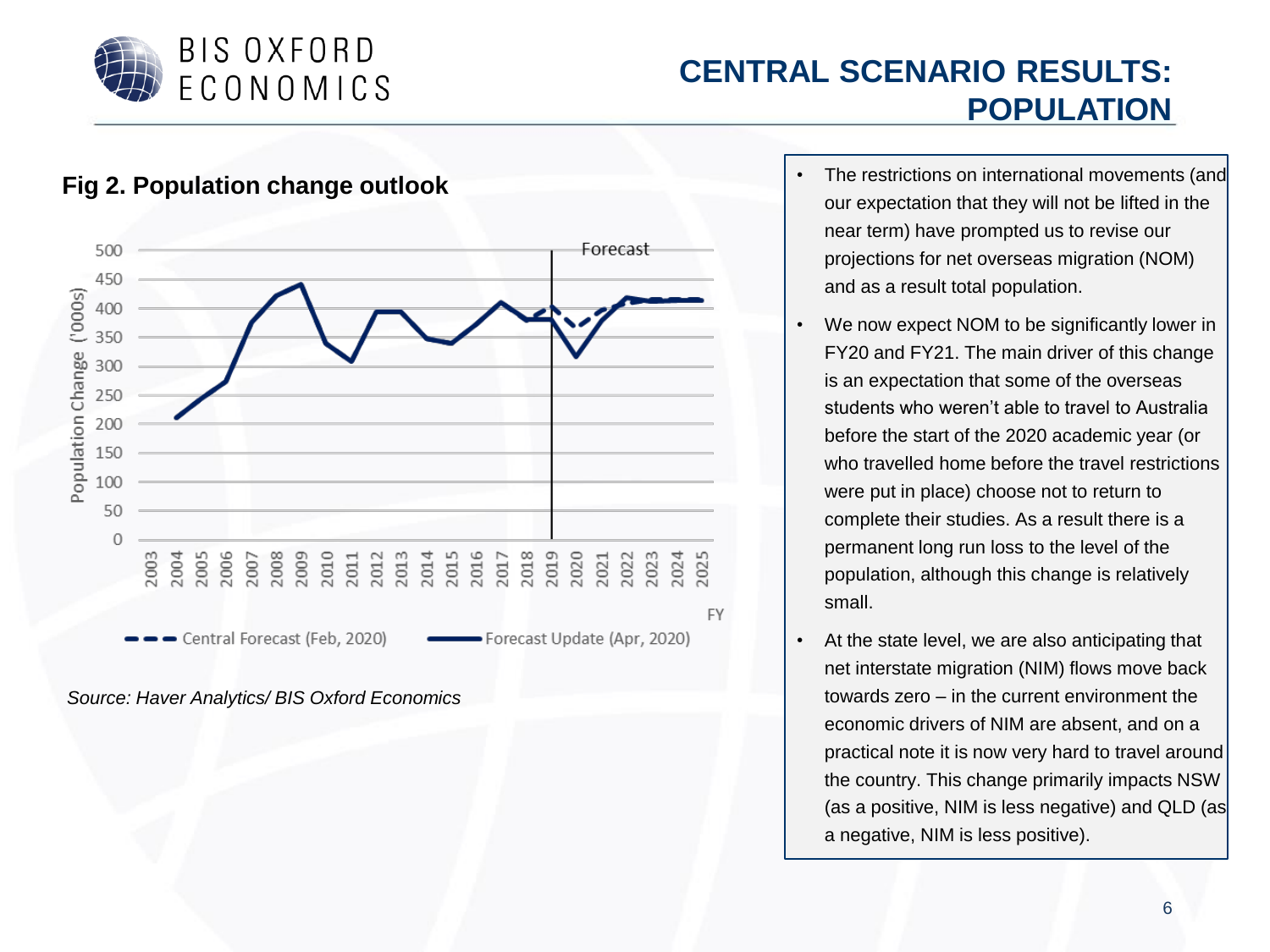

#### **CENTRAL SCENARIO RESULTS: GROSS DOMESTIC PRODUCT**

#### **Fig 3. Y%Y Growth in Gross Domestic Product outlook**



- GDP to contract by around 2% in FY20
- Foreign trade will be severely hit from the immediate travel bans – particularly for exports and imports of services (e.g. tourism and education).
- With over 170 countries with COVID-19 cases (as at 1st April), external momentum for goods will also be significantly hampered. But expected stimulus in China will provide support to commodities exports.
- Domestically, consumption will see an immediate slump as spending on nonessential services drops away. Businesses are also assumed to reduce their investment sharply, given the worsening environment.
- The majority of the private sector will feel the impact of the downturn. Customer-facing services will see the largest falls, but B2B sectors will feel the impact indirectly, as will manufacturing.
- NSW, VIC and QLD are the most impacted relative to baseline, while the importance of mining in WA will provide some relative protection (although output is still expected to decline).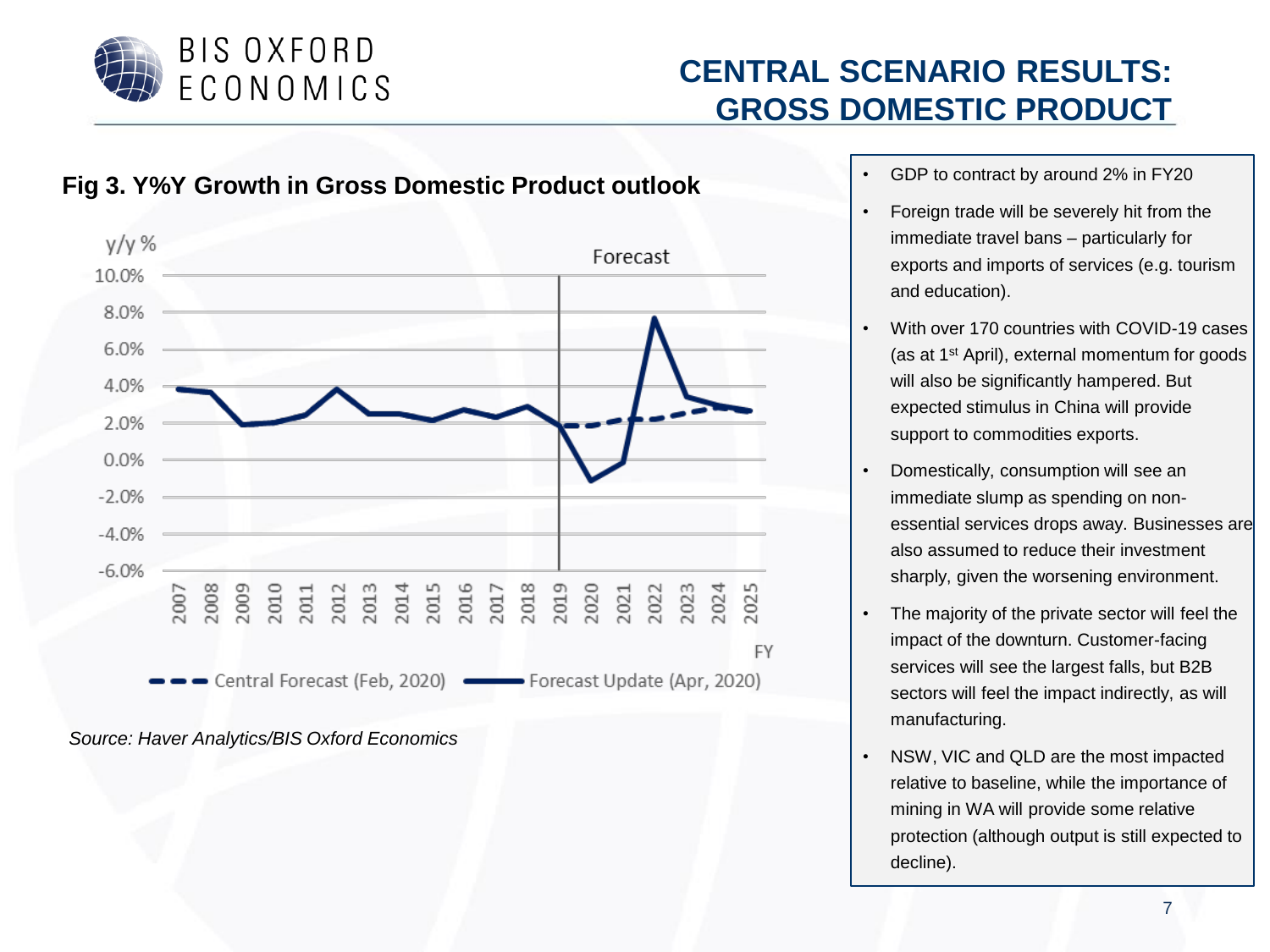

## **CENTRAL SCENARIO RESULTS: EXCHANGE RATE**

- As COVID-19 cases continue to develop, the uncertainty surrounding the economic ramifications have crept into the financial markets and set off a move by investor out of risk bearing assets to more 'safe haven' assets such as Japanese Yen, US Dollar, government bonds and gold.
- This has seen the US dollar appreciate sharply and a depreciation in other countries against the greenback.
- Moreover, the AUD has seen a typical flight out, with the currency often sold off in times of financial stress. Typically these moves are associated with concerns about the outlook for commodity prices (and the impact these have on the domestic economy). Although oil and gas prices have fallen sharply, iron ore and coal prices have held up relatively well (along with other commodities such as gold), which will lift revenues for producers.
- Over the medium term, the resolution of the pandemic and return to normal conditions is expected to trigger a recovery in the AUD; the Federal Reserve and the RBA are expected to normalise interest rates over a similar time horizon, which will limit upward pressure from a narrowing of the interest rate gap.

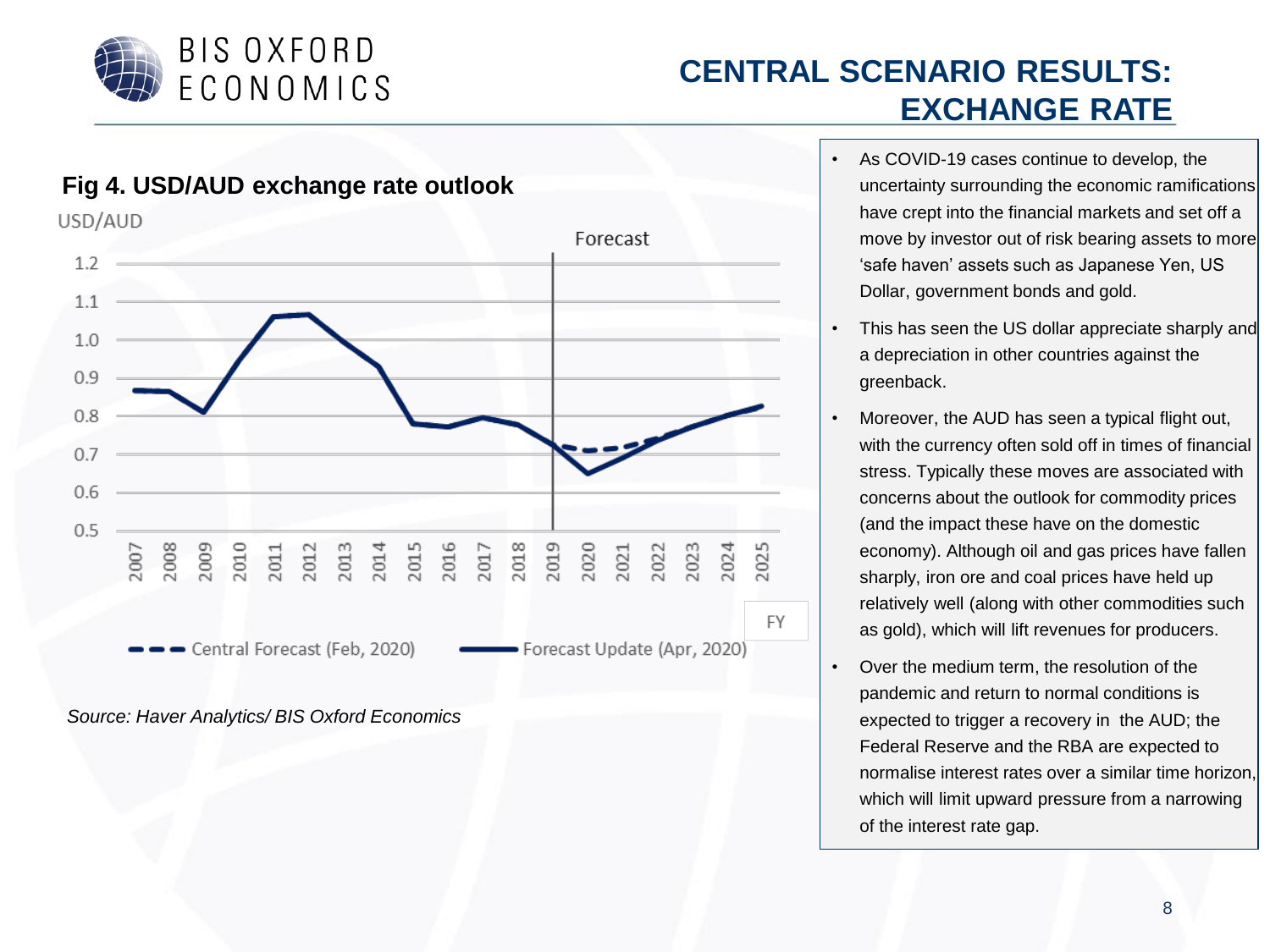

# **DOWNSIDE SCENARIO: ASSUMPTIONS & RESULTS**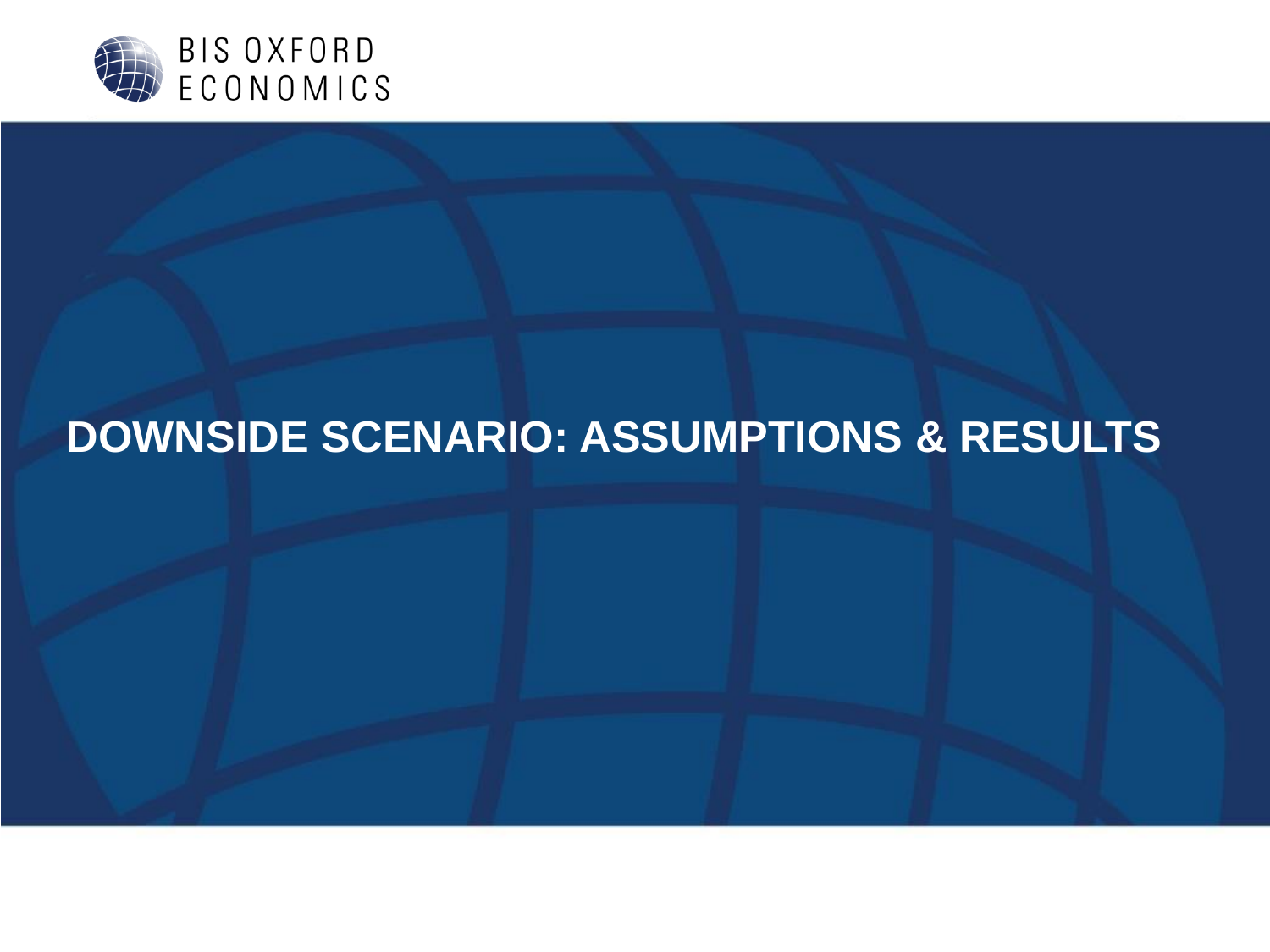

- In addition to the central scenario update, and recognising that there is considerable uncertainty (and potential downside risk) to the new projections, we have produced an alternative severe 'downside scenario' that considers what the economic pathway would look like if it takes longer to contain COVID-19 and the lock-down is extended for a greater (extreme) period.
- Referencing modelling released by the *MRC Centre for Global Infectious Disease Analysis (Imperial College London)*, we assume that it is not possible to contain the virus without maintaining severe restrictions on activity. These are assumed to extend for 15-18 months (until mid-2021), at which time a vaccine is ready to be administered to the general public.
- Until then, to slow down the virus spread and manage hospital capacity constraints, intermittent, extensive lock downs continue to be enforced around the world when clusters of new cases erupt – despite their best efforts at containment, the authorities are unable to prevent the spread of the virus without strict social distancing.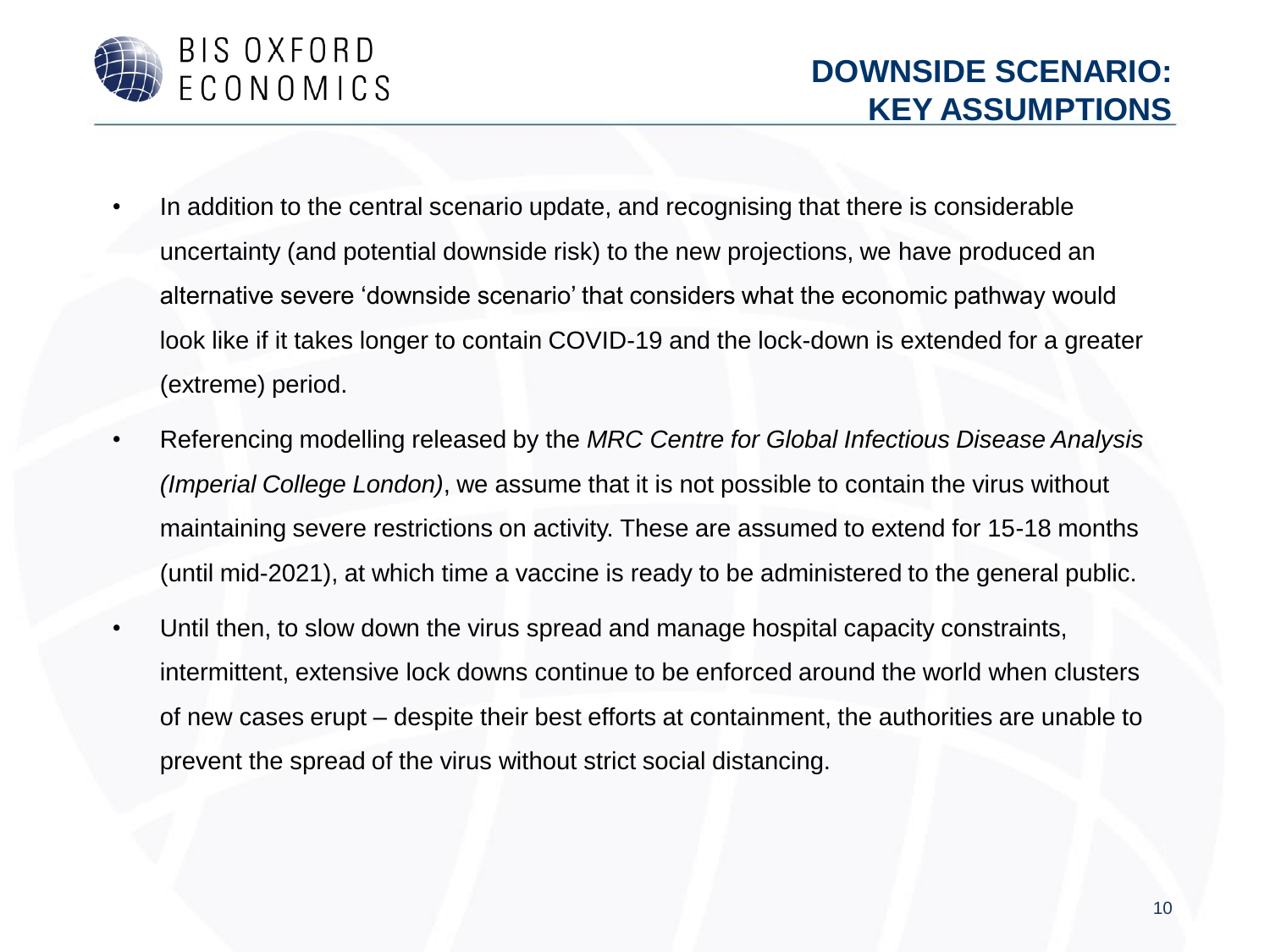

- As a result, economic activity contracts by much more than in the baseline, as many firms are forced into bankruptcy as a result of the extended restrictions. This is despite aggressive fiscal and monetary policy responses; the support packages announced and incorporated into the baseline projections are assumed to be extended in the scenario.
- In the long run, activity is permanently lower. The restriction on the international movement of people results in a level shift down in the population, and the bankruptcy of firms and extended periods of unemployment for some workers erodes the economy's productive potential, weighing on output in the long run.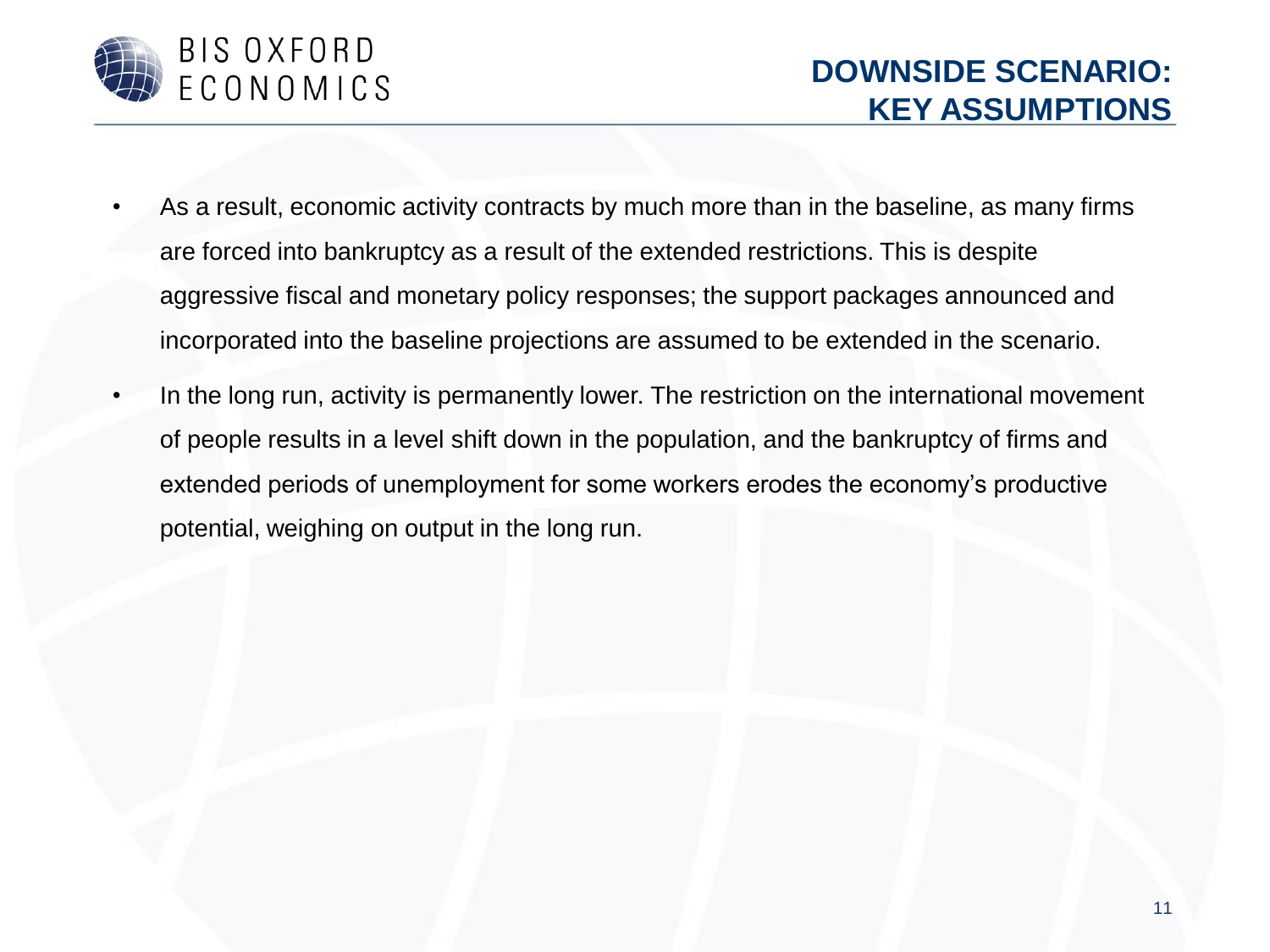

#### **DOWNSIDE SCENARIO RESULTS: POPULATION**



- remain closed for longer. This in turn leads to a sharp fall in overseas migration flows in the near term.
- The drag on net overseas migration will be deeper and longer lasting than in the central scenario.
- As border controls are lifted, we expect a gradual recovery in NOM. However, significant permanent job losses in some sectors within the downside scenario will mean that less overseas job seekers will be attracted and cumulative NOM does not return to pre-COVID-19 levels.
- Consequently, there will be a permanent loss in population growth over the long-term and this will also dictate long run labour market outcomes, consumption, investment needs and ultimately economic growth.
- In relative terms, the impact is greatest on NSW and VIC, which accrue the greatest share of net overseas migration, while the smaller states are relatively less exposed.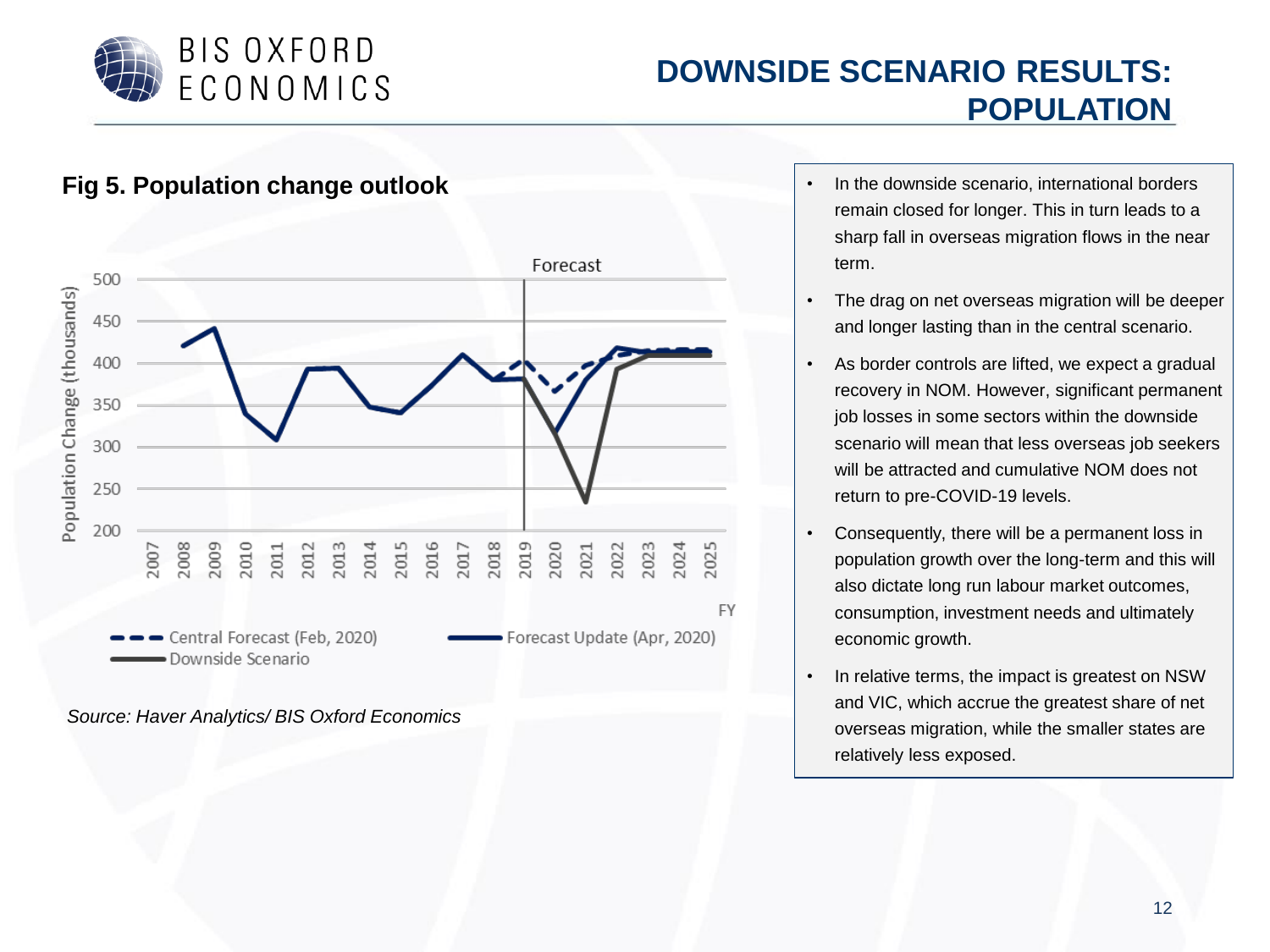

## **DOWNSIDE SCENARIO RESULTS: GROSS DOMESTIC PRODUCT**



*Source: Haver Analytics/ BIS Oxford Economics*

- restrictions on activity are maintained until June 2020, the projected growth rate for FY20 is broadly the same. But the need maintain the restrictions until mid-2021 results in the economy taking a second leg down, with an 11.2% pts contraction in FY21.
- Despite government and central bank support packages, more jobs losses will ensue and an increasing number of firms enter insolvency. wages will remain depressed for longer. Consumption falls sharply in FY20 and FY21, as the direct impact of limits on activity are amplified by the loss of income and confidence.
- Investment will also have a deeper and longer contraction. We expect government investment will lead the rebound, driving recovery post lock-down, as government inject fiscal stimulus focussed on kick-starting the economy from FY22 onwards.
- Overseas trade, particularly for services, will take a longer time to regain momentum after the lockdown is lifted, as globally we expect people will remain cautious and it will take some time before they are travelling overseas for business or leisure.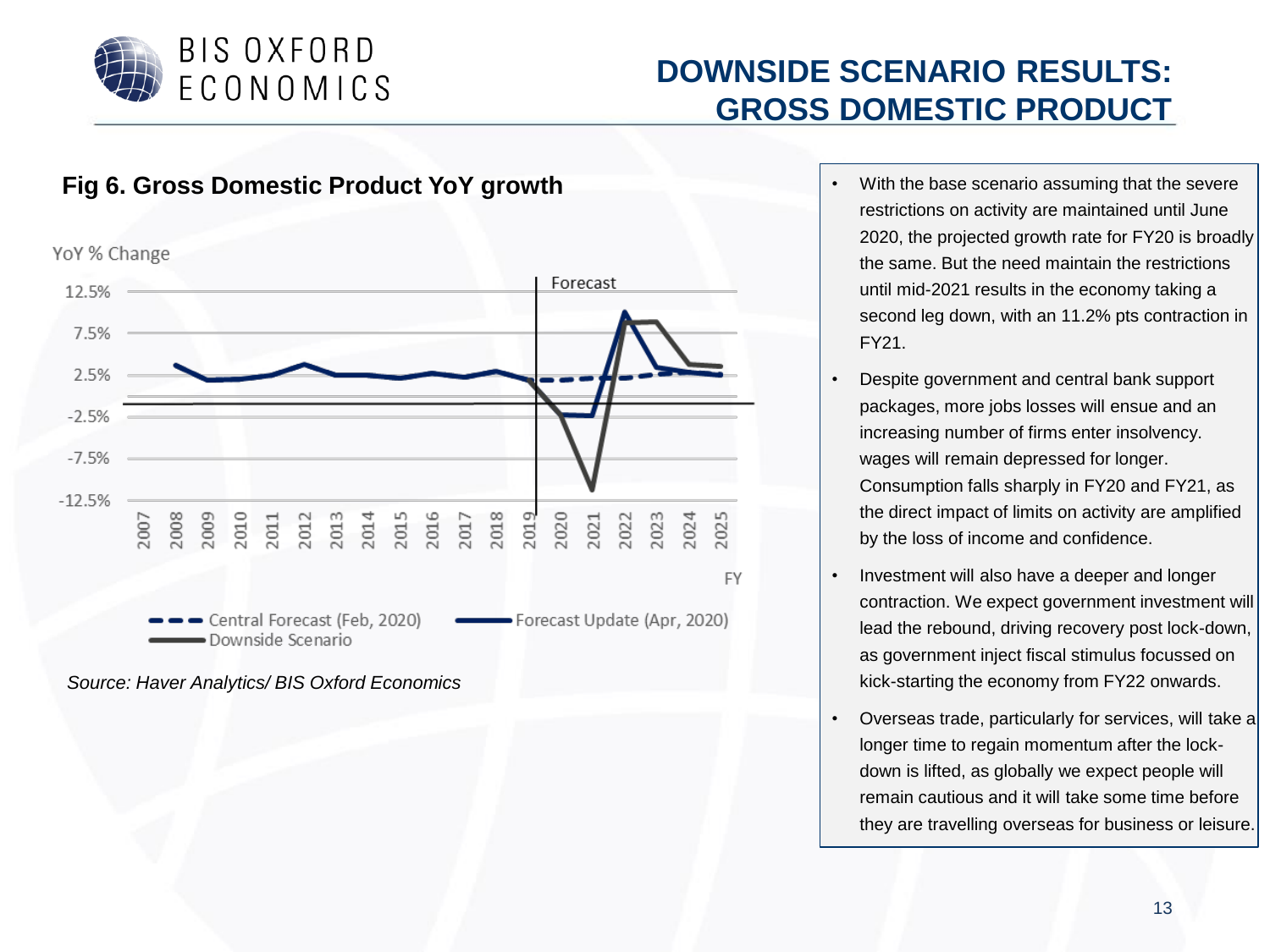

## **DOWNSIDE SCENARIO RESULTS: FOREIGN EXCHANGE RATE**



#### **Fig 7. Foreign exchange rate outlook (USD/AUD)**

- In the near term, the need for all countries to extend lockdown periods and severely curtail activity results in limited further downward pressure on the AUD. This largely reflects the deterioration in all country's fundamentals.
- We expect in the downside scenario, central banks around the world will continue to floor policy rates and practice quantitative easing for longer, in an effort to maintain credit flow amidst this subdued economic environment.
- Over the medium term, as economic activity recovers, central banks around the world resume rate normalisation, but at a very slow, gradual pace; it is likely that it would take until the end of the 2020s before the cash rate reached its new terminal rate.
- While rate normalisation will be further delayed in the downside scenario, as in the case of the central scenario, Federal Reserve and the RBA are expected to normalise interest rates at a similar pace, limiting upward pressure from a narrowing of the interest rate gap. Over the long run, the deterioration of the growth environment leads to a small depreciation (relative to the baseline projection).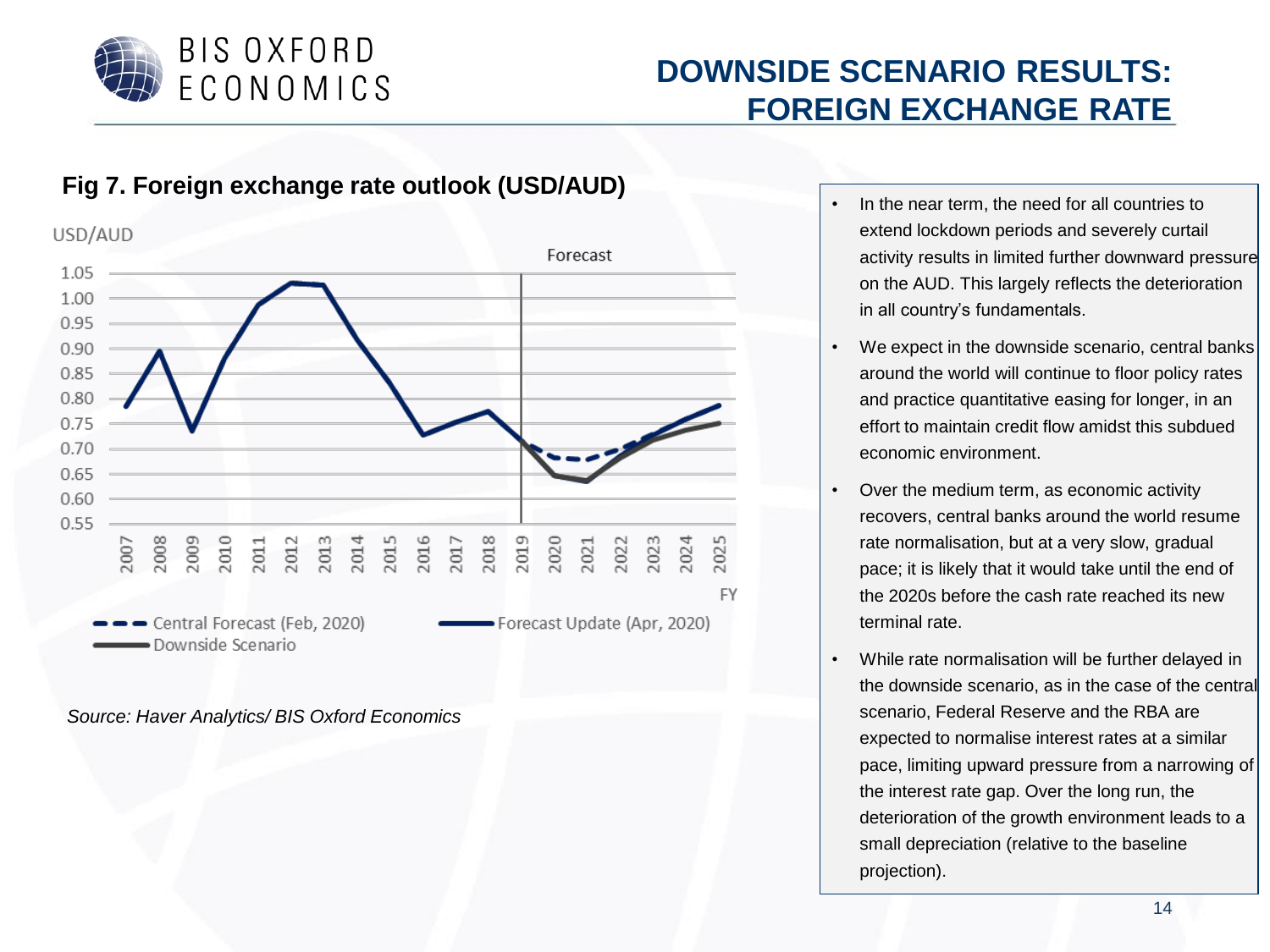

### **DOWNSIDE SCENARIO RESULTS: MINING GVA**



- In the central scenario, with the exception of oil, mining related commodity prices are expected to be through the worst of their downturn in H1 2020.
- Iron ore prices have held up, due to supply disruptions in Brazil and Australia while base metals and coal have relatively limited exposure to the new epicentres of the COVID-19 outbreak (US and Europe). Their main source of demand (China) is on the path to recovery, helped by a series of supportive fiscal and monetary policy measures.
- As a result, we expect mining GVA to be relatively resilient to the headwinds from the COVID-19 outbreak going forward, though a wind-down from historical levels will continue as production reaches capacity.
- In the near term, the outlook is similar to the baseline, with China expected to ramp up its stimulus packages in order to maintain some growth through 2020 and into 2021. But over the long run, weaker global demand for commodities (as a result of the negative shock to potential output in a number of economies) begins to weigh on the sector.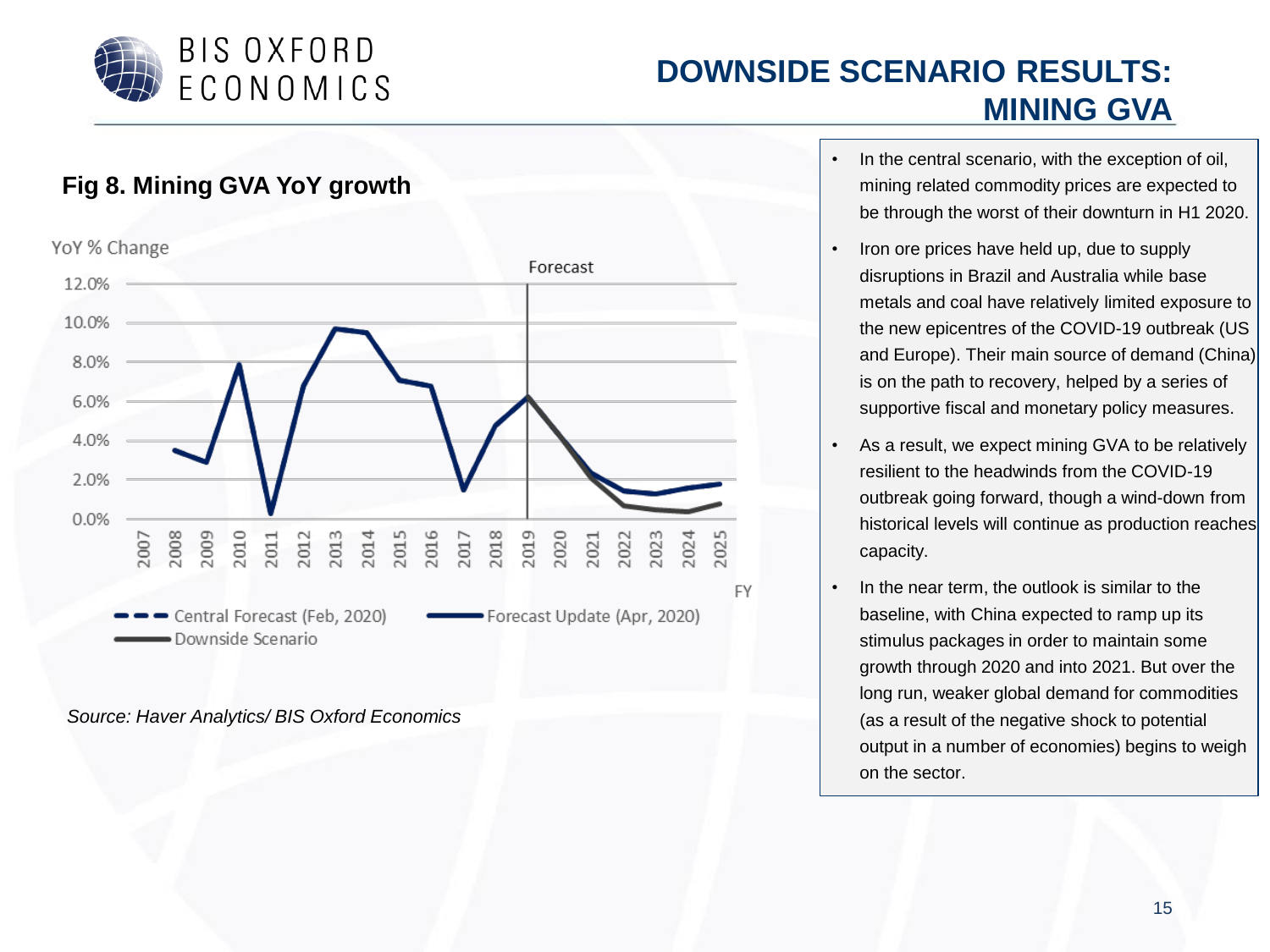

#### **DOWNSIDE SCENARIO RESULTS: MANUFACTURING GVA**

#### **Fig 9. Manufacturing GVA YoY growth**



- Although supported by food processing and oil refined products, both of which use limited inputs from overseas, manufacturing output still falls sharply in the baseline, contracting by 4.8% in FY20 and 5.7% in FY21. This reflects both supply chain disruption and the weak international environment, with exports of manufactured products set to fall sharply in the near term.
- In the downside scenario, the trade environment becomes even more challenging and supply chains grind to a complete halt, which results in a deeper and much more prolonged downturn. Manufacturing GVA falls by 17.9% in FY21, before the recovery gets underway in FY22. But the extent of the damage to supply chains means that the recovery period lasts for over two years, and there is considerable long run damage to the level of potential output.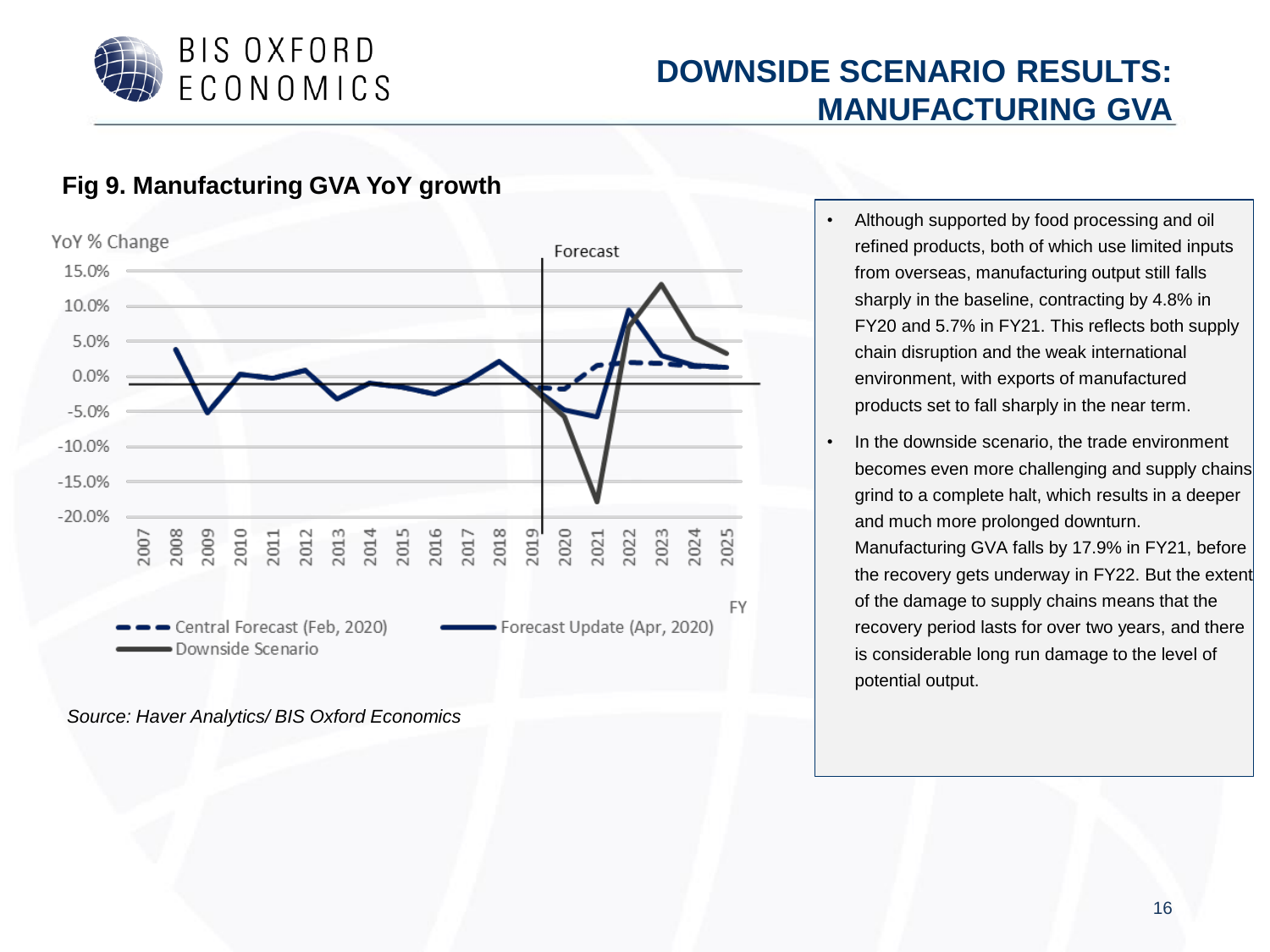

#### **DOWNSIDE SCENARIO RESULTS: CONSTRUCTION GVA**

- **Fig 10. Construction YoY growth Fig 10. Construction YoY growth**  $\cdot$  With the restrictions on activity not extending to the construction sector and supply chain disruption not likely to bite until Q3 2020, construction GVA is likely to be close to the central forecast projection from February 2020 (note that this projection assumed a fall in GVA, as a result of the downturn in residential construction activity).
	- Moving into FY21 and beyond, the downside scenario sees a marked acceleration in the pace of decline in activity. For residential construction, a combination of weaker overseas migration and restrictions in the housing market significantly reduces demand for new construction.
	- Non-residential construction will also lose momentum, with all sectors reining in their capital expenditure plans. Hotels and restaurants, retail facilities and arts facilities are the most exposed, along with higher education.
	- In the downside scenario, these headwinds will intensify, resulting in a contraction in Construction GVA by 6.9% in FY20 and 18.2% in FY21.

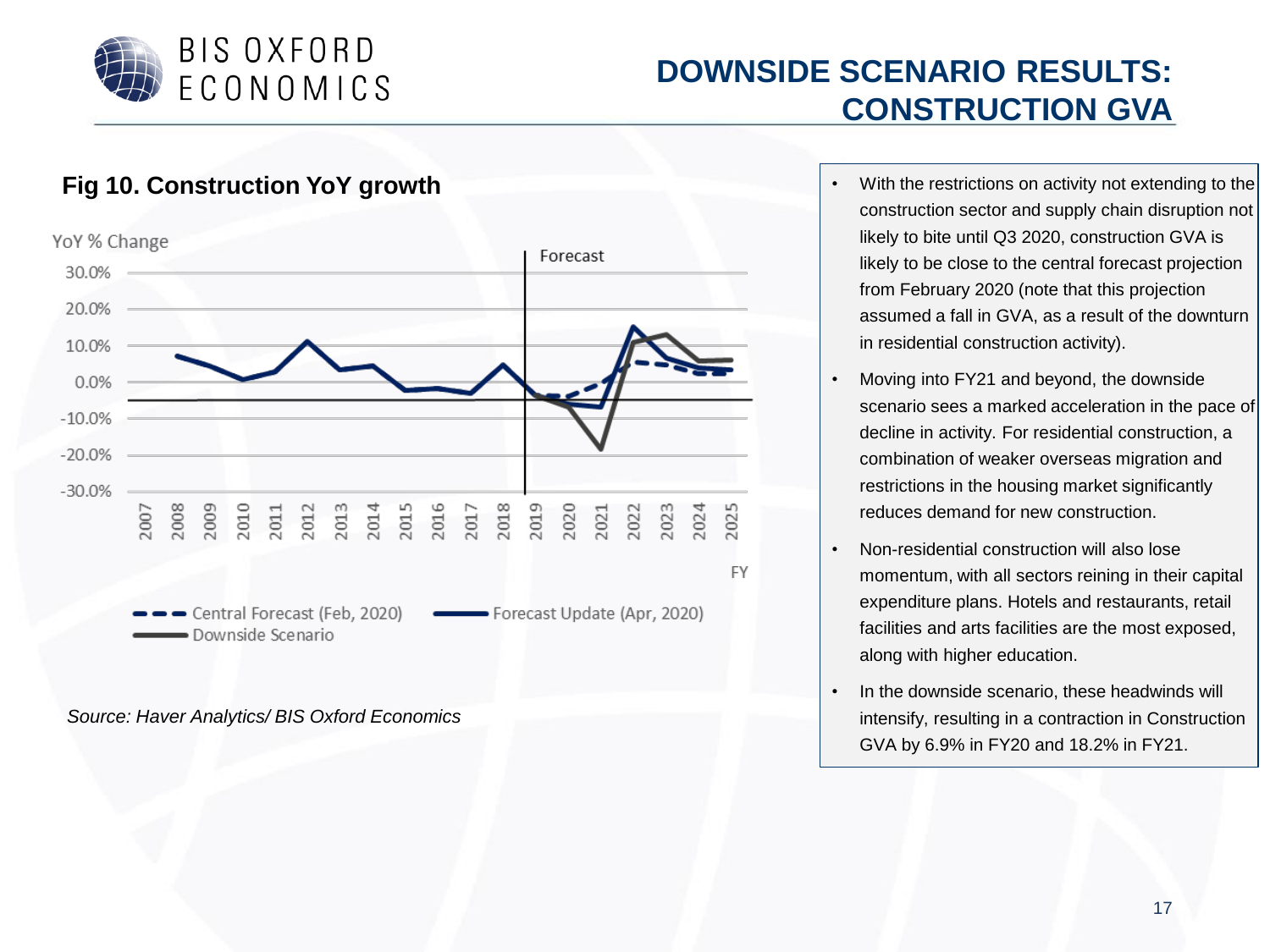

## **DOWNSIDE SCENARIO RESULTS: PRIVATE SERVICES GVA**

**Fig 11. Private Services GVA YoY growth Fig 11. Private Service** service YoY % Change Forecast 30.0% 20.0% 10.0%  $0.0%$  $-10.0%$  $-20.0%$ 2016 2018 2019 2020 2007 2008 2009 2010 2012 2013 2014 2015 2017 2021 2022 2023 2024 2025 2011 **FY** Central Forecast (Feb, 2020) Center and Forecast Update (Apr, 2020) Downside Scenario

- sector is extremely exposed to the impacts of the pandemic and public health response. Large parts of the service economy, such as wholesale and retail trade, food and accommodation services, travel, and real estate services have been brought to a near-halt as a result of social distancing.
- In the central scenario, this will result in a 5.4% contraction in FY20 while in the downside scenario the impact will be more profound and longer-lived, resulting in substantial falls in output in FY20 and FY21.
- There will be a strong immediate rebound in growth for private services GVA following the unwinding of the lock-down, as services start back up after being cut back severely during lock-down. But it takes time for activity levels to normalise in the central scenario, partly as a result of the restrictions being lifted gradually and partly as a result of a lingering drag from the downturn. In the downside scenario, the size of the permanent drag is much more pronounced, with all sectors seeing a reduction in activity relative to baseline.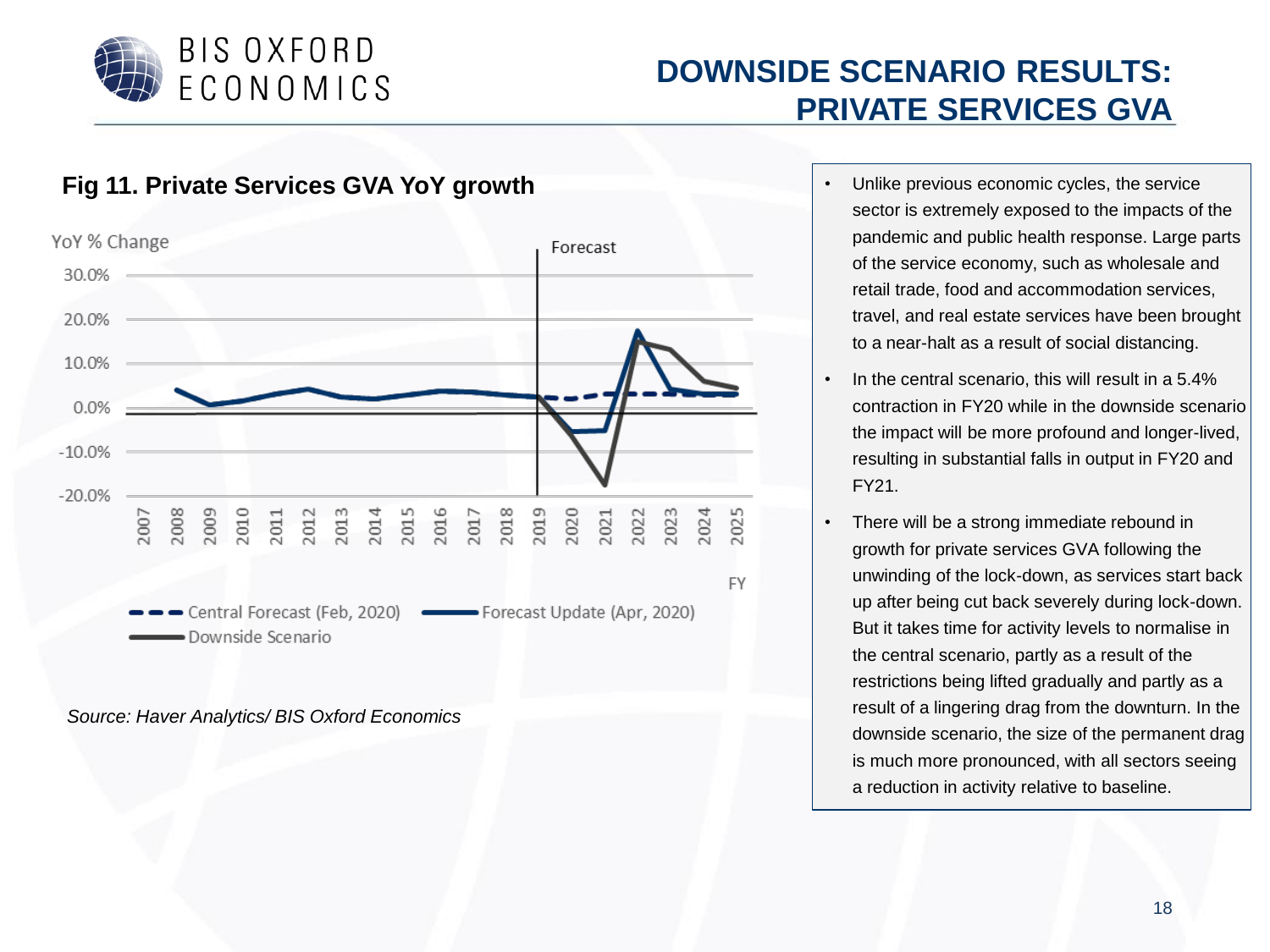

#### **DOWNSIDE SCENARIO RESULTS: PUBLIC SERVICES GVA**



- collectively captured as public services.
- COVID-19 has placed heightened demand on our healthcare systems and related sectors as well as public administration (such as Centrelink and other My Gov services).
- Consequently, public services GVA, in contrast to other sectors of the economy, will be higher than the projections prior to COVID-19 outbreak. Therefore, we have revised up our April forecasts compared to the February baseline (although there is some offset from a weaker outlook for students).
- In the downside scenario, the demands on the health care system and public administration services are stretched for a longer period of time. But this is offset by the drag on higher education as a result of international students being (largely) unable to enrol and attend. This results in a sharp fall in the growth rate of public services in FY22, when the drop off in education services combines with a fallback in demand for healthcare services.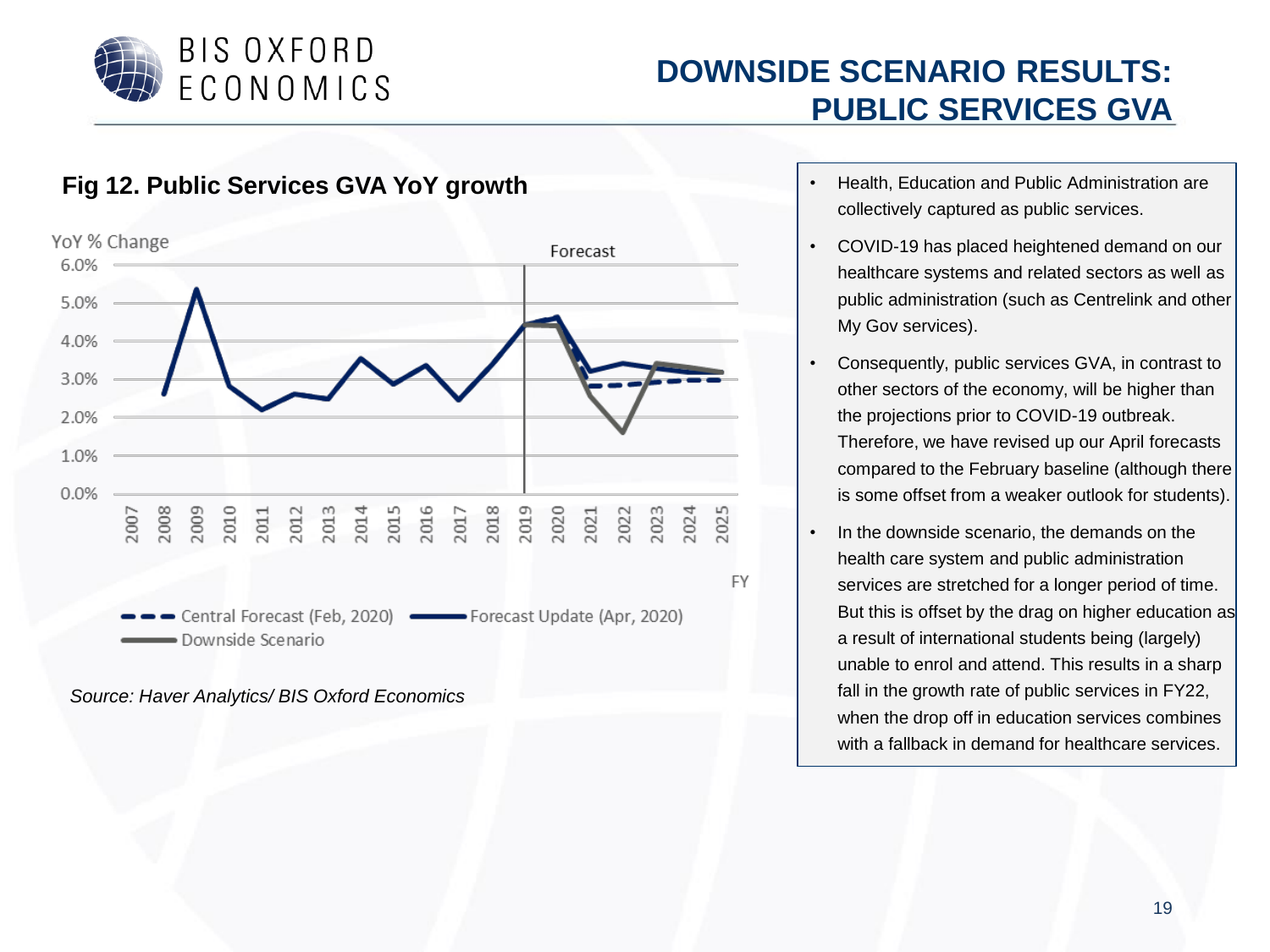

## **DOWNSIDE SCENARIO RESULTS: GROSS STATE PRODUCT (MAJOR STATES)**



- pronounced for NSW & VIC, which accrue the largest number of overseas migrants. This in turn weighs more heavily on GSP in these states than elsewhere (QLD, WA).
- NSW GSP is weighed down further by the downturn in the construction sector, which comprises a significant portion of the states economy.
- For VIC, the downturn in private services places an additional drag on the economy.
- WA faces a more modest downturn in GSP of all the major states. While construction and services weigh on the economy, this is partially offset by the relatively resilient mining sector.
- While QLD performs marginally better than NSW and VIC, supported by its own mining sector, the downturn is deeper than in WA, reflecting the sectors much smaller composition in the state economy.
- Private services and construction face the greatest loss of activity in the downside scenario. Consequently, the worse economic outcomes become more pronounced for the states that make up the largest share of these industries (namely NSW and VIC).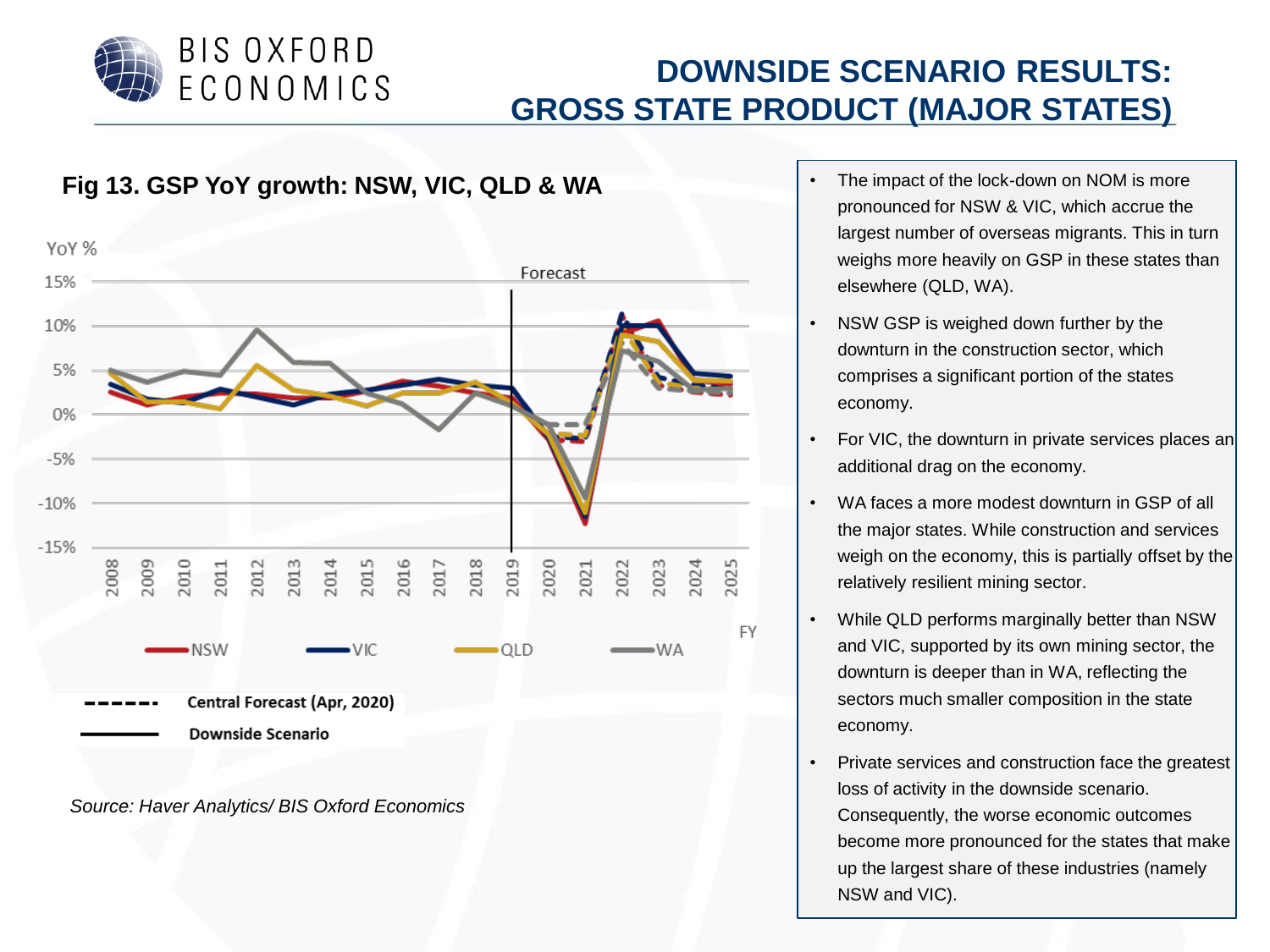

## **DOWNSIDE SCENARIO RESULTS: GROSS STATE PRODUCT (MINOR STATES)**



- the central scenario, as a result of the state's reliance on tourism and higher education, both of which have been impacted hard by the restrictions on travel. The recovery in these areas will be gradual; these restrictions are likely to be the last ones to be removed, and we expect people will remain cautious for some time.
- South Australia and the Northern Territory are both relatively protected from the downturn. But supply chain disruption will be a significant factor in the coming months, particularly for Adelaide's manufacturing sector, and the expected recovery in conditions in NT will now take longer, with the pandemic set to delay some mining investment jobs s put out the recent signs of life in the economy.
- ACT is the strongest performing state (in relative terms). Public services dominate the state's economy and demand for this sector will remain elevated and supply will rise to meet it. This becomes even more pronounced in the downside scenario. Meanwhile, ACT also has limited exposure to the other forces (tourism related services and net overseas migration) that present drags on other state economies.

21